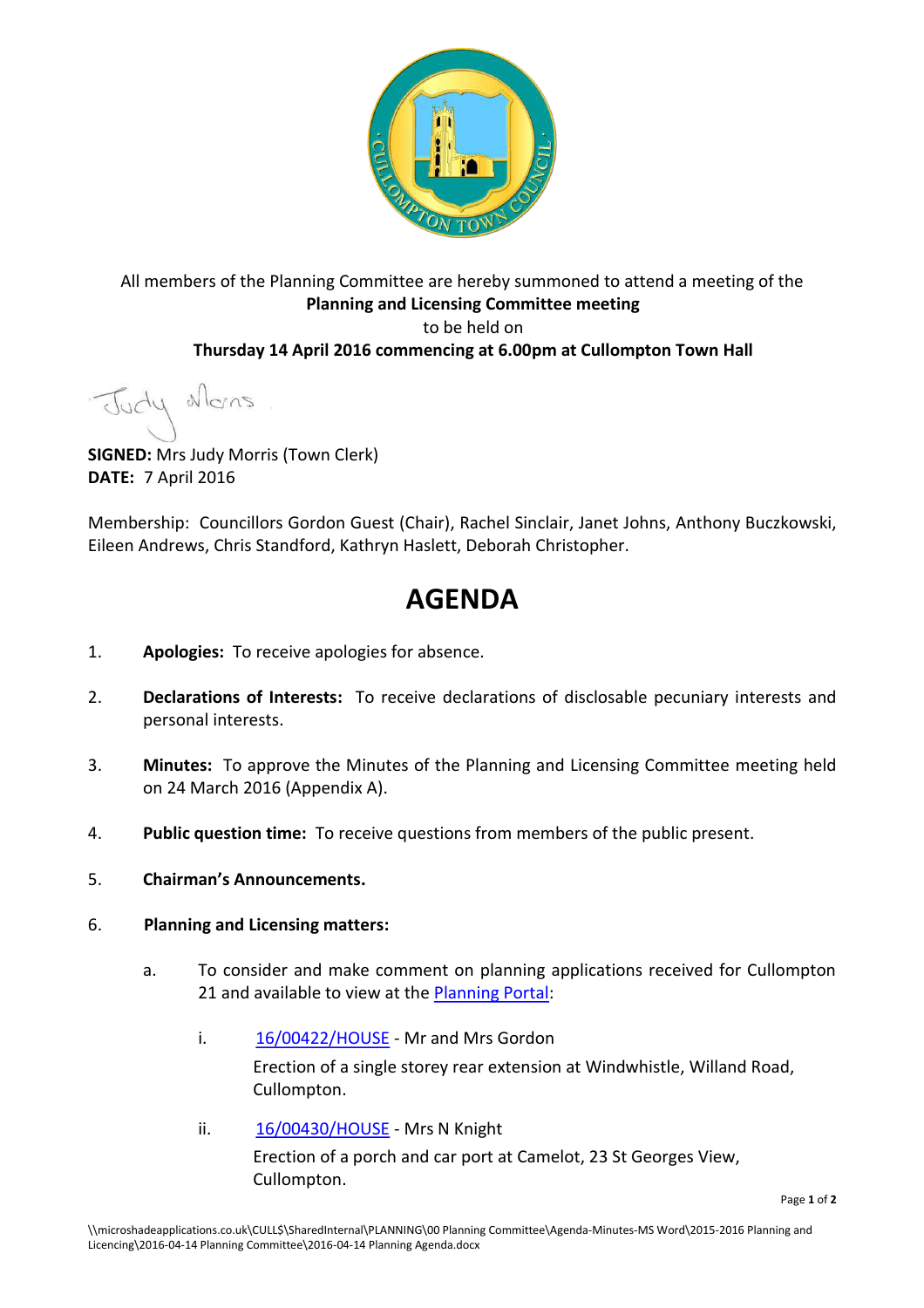b. To receive planning determinations and consider any other planning matters brought forward at the discretion of the Chair:

### **GRANT PERMISSION**

| 15/01366 | <b>FULL</b>  | Mr M Morgan            | Retention of uPVC windows at Flats 1 & 2, 44 Fore Street,<br>Cullompton.                                                                                                                                                    |
|----------|--------------|------------------------|-----------------------------------------------------------------------------------------------------------------------------------------------------------------------------------------------------------------------------|
| 15/01742 | <b>FULL</b>  | Mr G Ford              | Erection of a conservatory at 26 Culm Lea, Cullompton.                                                                                                                                                                      |
| 15/01827 | <b>LBC</b>   | Mr W Gale              | Listed Building Consent for the removal of two internal<br>walls, erection of a supporting pier, levelling of a section<br>of floor, painting of external façade and internal<br>alterations at 24 Fore Street, Cullompton. |
| 15/01907 | <b>FULL</b>  | Mr T Ahern             | Retention of change of use of one room from a shop to<br>an additional bedroom for a house of multiple occupancy<br>at 27 High Street, Cullompton.                                                                          |
| 15/01915 | <b>FULL</b>  | Mr W Elworthy          | Variation of conditions 2 (approved drawings) and 8 (site<br>location plan) of Planning Permission 04/00888/FULL at<br>Land at NGR 300479 105981 (adj Colebrooke Court),<br>Colebrooke Lane, Cullompton.                    |
| 16/00013 | <b>FULL</b>  | Mr M Farmer            | Change of use of agricultural land to domestic curtilage<br>and erection of garage at Land and buildings at NGR<br>300589 105835 (Colebrooke Lane), Cullompton.                                                             |
| 16/00039 | <b>HOUSE</b> | Mr and Mrs T<br>Carver | Erection of new storage shed following demolition of<br>garage and workshop at Claremont, 65 Fore Street,<br>Cullompton.                                                                                                    |
| 16/00094 | <b>FULL</b>  | Mr W Elworthy          | Rebuilding of existing stone wall and widening of<br>vehicular access to improve visibility at Land and<br>Buildings at NGR 300628 106008 (Colebrooke Court),<br>Colebrooke Lane, Cullompton.                               |
| 16/00170 | <b>HOUSE</b> | Mr A<br>Armstrong      | Erection of two-storey side extension over existing garage<br>at 1 Gatehouse Close, Cullompton.                                                                                                                             |
| 16/00181 | <b>FULL</b>  | Mrs B Knight           | Erection of extension to replace existing conservatory<br>and creation of window in side elevation at 12 Goldfinch<br>Drive, Cullompton.                                                                                    |
| 16/00188 | <b>HOUSE</b> | Mr and Mrs T<br>Carden | Erection of single storey extension at Water's Edge,<br>Mutterton.                                                                                                                                                          |
| 16/00194 | <b>HOUSE</b> | Ms D Trim              | Formation of access and provision of hardstanding for the<br>parking of vehicles at Copperhaven, 3 St George's Well,<br>Cullompton.                                                                                         |

- c. To consider applications from neighbouring parishes.
- 7. **Neighbourhood Plan Update:** To receive an update on the Neighbourhood Plan.
- 8. **Correspondence:** To consider correspondence received after the despatch of this Agenda.
- 9. **Date and time of the next meeting:** To confirm the date and time of the next Planning Committee meeting as Thursday 28 April 2016 commencing at 6pm.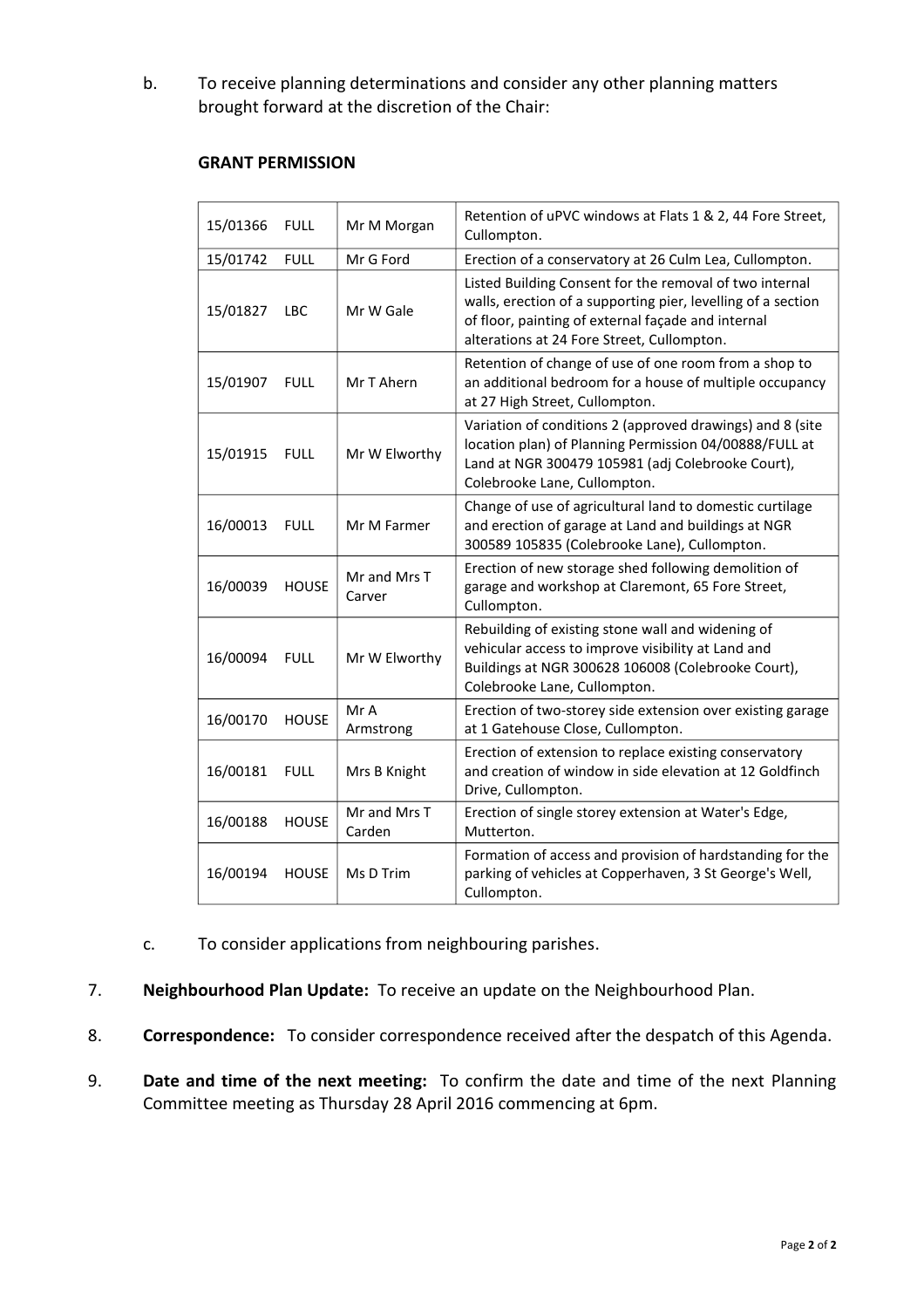### **APPENDIX A**



### **Planning and Licensing Committee meeting**  held on **Thursday 24 March 2016 commencing at 6.00pm at Cullompton Town Hall**

Membership: Councillors Gordon Guest (Chair), Rachel Sinclair, Janet Johns, Anthony Buczkowski, Eileen Andrews, Chris Standford, Kathryn Haslett, Deborah Christopher.

Those present: Councillors Janet Johns, Anthony Buczkowski, Eileen Andrews, Kathryn Haslett.

Liz Pickering (Forward Planning Officer) – Mid Devon District Council

The Assistant Town Clerk (Clerk)

*In the absence of both the Chair and Vice-Chair, Councillor Anthony Buczkowski elected Chair. Proposed Councillor Janet Johns, seconded Councillor Eileen Andrews. Before the meeting commenced, Councillor Anthony Buczkowski apologised for his behaviour at the last meeting of the Planning and Licensing Committee.* 

## **DRAFT MINUTES**

182. **Apologies:** The following apologies were received and accepted:

Councillors Gordon Guest (personal), Rachel Sinclair (illness)

- 183. **Declarations of Interests:** There were no declarations of disclosable pecuniary interests and personal interests.
- 184. **Minutes:** The Minutes of the Planning and Licensing Committee meeting held on 10 March 2015 were adopted as a true and correct record of the meeting and signed as such. Proposed Councillor Anthony Buczkowski, seconded Councillor Eileen Andrews.
- 185. **Public question time:** As there were no members of the public present, this section of the meeting did not take place.
- 186. **Chairman's Announcements.** The Chairman had no announcements to make.